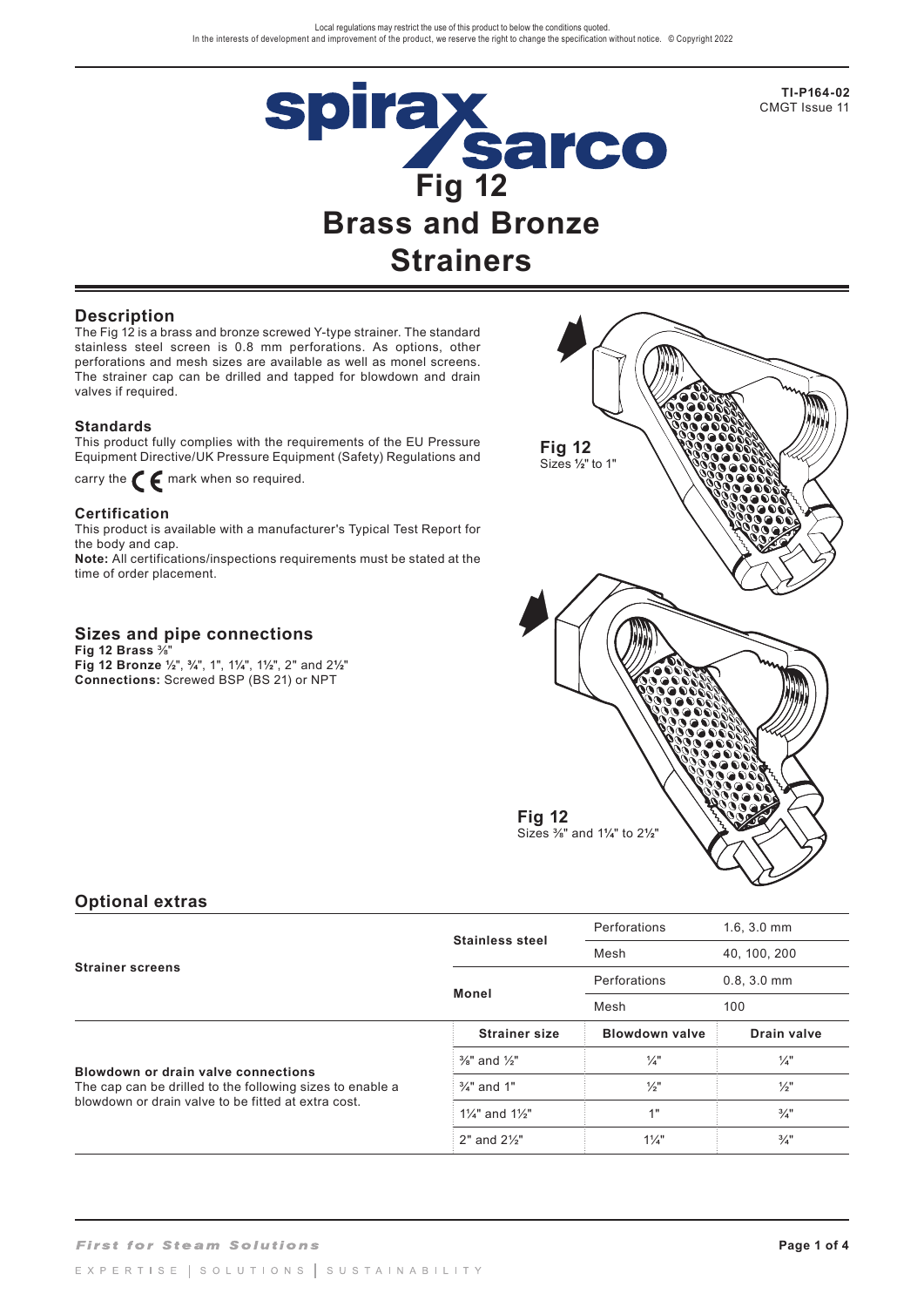# **Pressure/temperature limits**



The product **must not** be used in this region.

|     | Body design conditions                                      | <b>PN25</b> |  |  |  |
|-----|-------------------------------------------------------------|-------------|--|--|--|
| PMA | Maximum allowable pressure                                  | 25 bar q    |  |  |  |
| TMA | Maximum allowable temperature                               | 210 °C      |  |  |  |
|     | Minimum allowable temperature                               | -198 °C     |  |  |  |
|     | *PMO Maximum operating pressure for saturated steam service |             |  |  |  |
|     | Designed for a maximum cold hydraulic test pressure of:     |             |  |  |  |

## **Materials**





| No. Part        |                                     | <b>Material</b>                |                       |
|-----------------|-------------------------------------|--------------------------------|-----------------------|
| Body            | $\frac{3}{8}$ "                     | <b>Brass</b>                   | EN 12165 CW617N       |
|                 | $\frac{1}{2}$ " to $2\frac{1}{2}$ " | <b>Bronze</b>                  | <b>EN 1982 CC491K</b> |
| Cap             |                                     | <b>Brass</b>                   | EN 12165 CW617N       |
| Cap gasket      |                                     | Reinforced exfoliated graphite |                       |
| Strainer screen |                                     | Stainless steel                | ASTM A240 316 L       |
|                 |                                     |                                |                       |

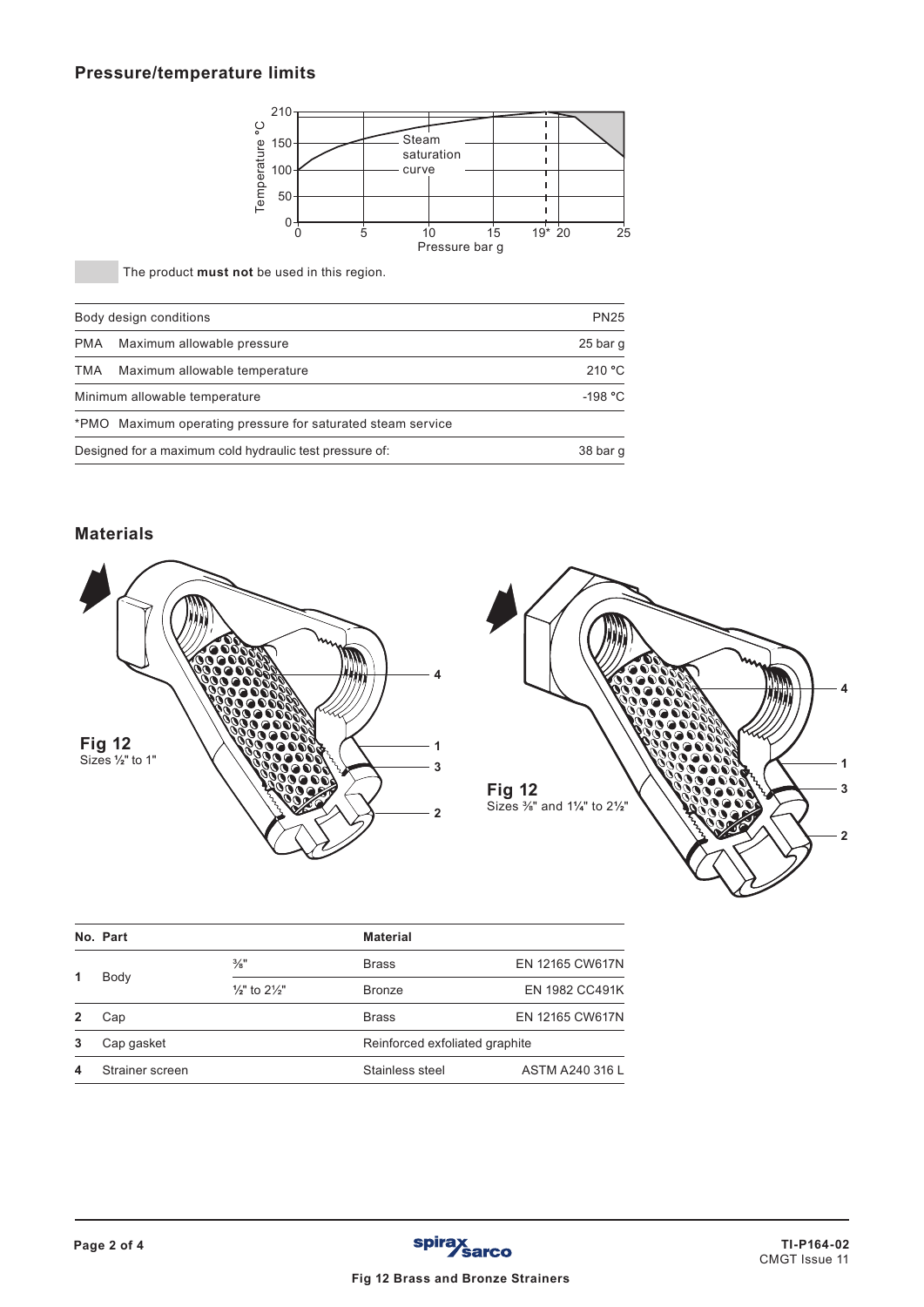# **K**<sub>v</sub> values

| <b>Size</b>                    | $\frac{3}{8}$ " | $\frac{1}{2}$ " | $\frac{3}{4}$ " | 4"   | $1\frac{1}{4}$ | $1\frac{1}{2}$ " | 2" | $2\frac{1}{2}$ " |
|--------------------------------|-----------------|-----------------|-----------------|------|----------------|------------------|----|------------------|
| Perforations 0.8, 1.6 and 3 mm | 2.6             |                 | 6.2             | 11.3 | 26             | 41               | 68 | 98               |
| <b>Mesh 40 and 100</b>         | 2.6             |                 | 6.2             | 11.3 | 26             | 41               | 68 | 98               |
| Mesh 200                       | 2.6             |                 | 6.2             | 9.3  | 21             | 33               | 55 | 78               |

For conversion:

 $C_v$  (UK) = K<sub>v</sub> x 0.963  $C_v^{\prime}$  (US) = K<sub>v</sub> x 1.156

## **Dimensions/weights**

(approximate) in mm and kg



#### **Brass body**

| <b>Size</b>     |    | D  |    |        | Screening area cm <sup>2</sup> | Weight |
|-----------------|----|----|----|--------|--------------------------------|--------|
| $\frac{3}{8}$ " | 69 | 50 | 80 | 24 A/F | <u>_</u>                       | 0.45   |

#### **Bronze body**

| <b>Bronze body</b> |     |     |     |        |     |      |
|--------------------|-----|-----|-----|--------|-----|------|
| $\frac{1}{2}$ "    | 72  | 54  | 85  | 30 A/F | 27  | 0.55 |
| $\frac{3}{4}$ "    | 82  | 64  | 110 | 36 A/F | 43  | 0.70 |
| 1"                 | 104 | 72  | 130 | 46 A/F | 73  | 1.00 |
| $1\frac{1}{4}$     | 138 | 100 | 170 | 52 A/F | 135 | 1.60 |
| $1\frac{1}{2}$     | 150 | 110 | 190 | 60 A/F | 164 | 2.10 |
| 2"                 | 178 | 133 | 212 | 79 A/F | 251 | 4.80 |
| $2\frac{1}{2}$ "   | 207 | 152 | 240 | 98 A/F | 327 | 7.70 |

## **Safety information, installation and maintenance**

For full details see the Installation and Maintenance Instructions (IM-S26-01) supplied with the product.

#### **Installation note:**

The strainer should be installed in the direction of flow, as indicated on the body. On applications involving steam or gases, the pocket should be in the horizontal plane. On liquid systems the pocket should point downwards. Suitable isolation valves must be installed to allow for safe maintenance and trap replacement.

#### **Maintenance note:**

Maintenance can be completed with the strainer in the pipeline, once the safety procedures have been observed. It is recommended that a new gasket is used whenever maintenance is undertaken.

#### **Disposal**

The product is recyclable. No ecological hazard is anticipated with disposal of this product, providing due care is taken.

### **How to order**

**Example:** 1 off Spirax Sarco 1**½**" Fig 12 bronze strainer with screwed BSP connections and stainless steel screen having 0.8 mm perforations.